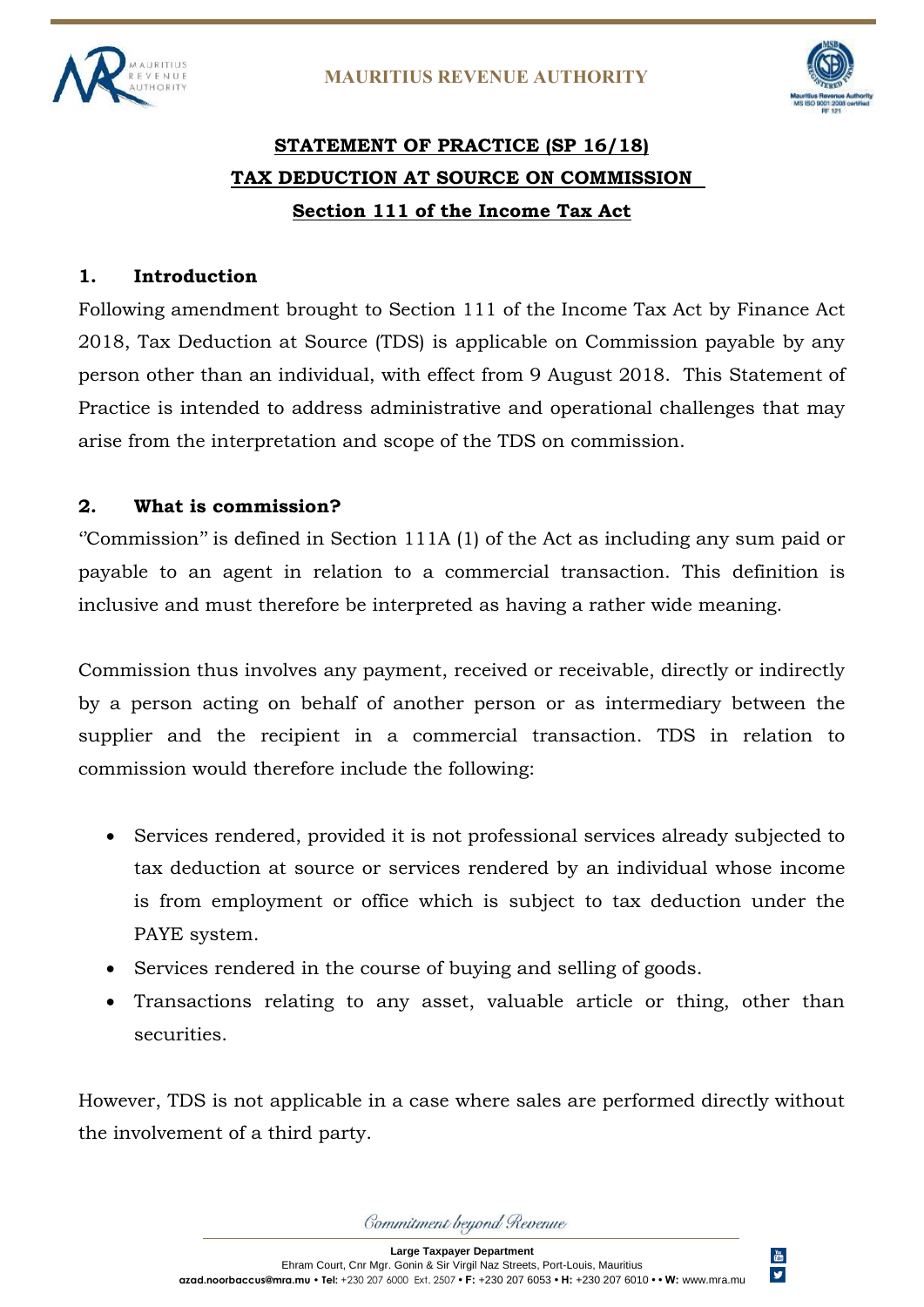Also tax deduction at source on commission under Section 111 does not apply to bulk discounts, incentives offered to distributors and the likes.

#### **3. Obligation to deduct tax**

Tax has to be deducted by any person, other than an individual, who is responsible for paying any income by way of commission to a resident or a non-resident performing agency services in Mauritius.

# **4. Timing of deduction**

Deduction is to be effected at the time any amount or sum by way of commission is made available to the payee by payment of such income in cash or cheque or draft or by any other mode, or by crediting the account of the payee or otherwise dealing with the amount in his interest or on his behalf.

# **5. Rate of TDS**

The rate applicable is 3% and shall be computed on the gross amount exclusive of any VAT.

# **6. Circumstances where TDS is not applicable**

TDS is not applicable in the following circumstances:

- Where the amount of tax to be deducted is less than 500 rupees.
- Where payments of commission are made to persons specifically exempted from income tax.
- Where a payee proves to the satisfaction of the Director-General that he is not chargeable to income tax for a particular income year and the Director-General thereafter issues a direction to the payer under Section 111H not to deduct tax for that income year.

# **7. TDS where commission is retained**

Deduction of tax is also applicable where commission is retained by the consignee / agent as such retention amounts to constructive payment of the same to the latter by the consignor or principal. In such a case, TDS is required to be made from the amount of commission. Similarly, TDS applies on the gross commission and not on the net commission (i.e net off between payer and payee if both are engaged in a